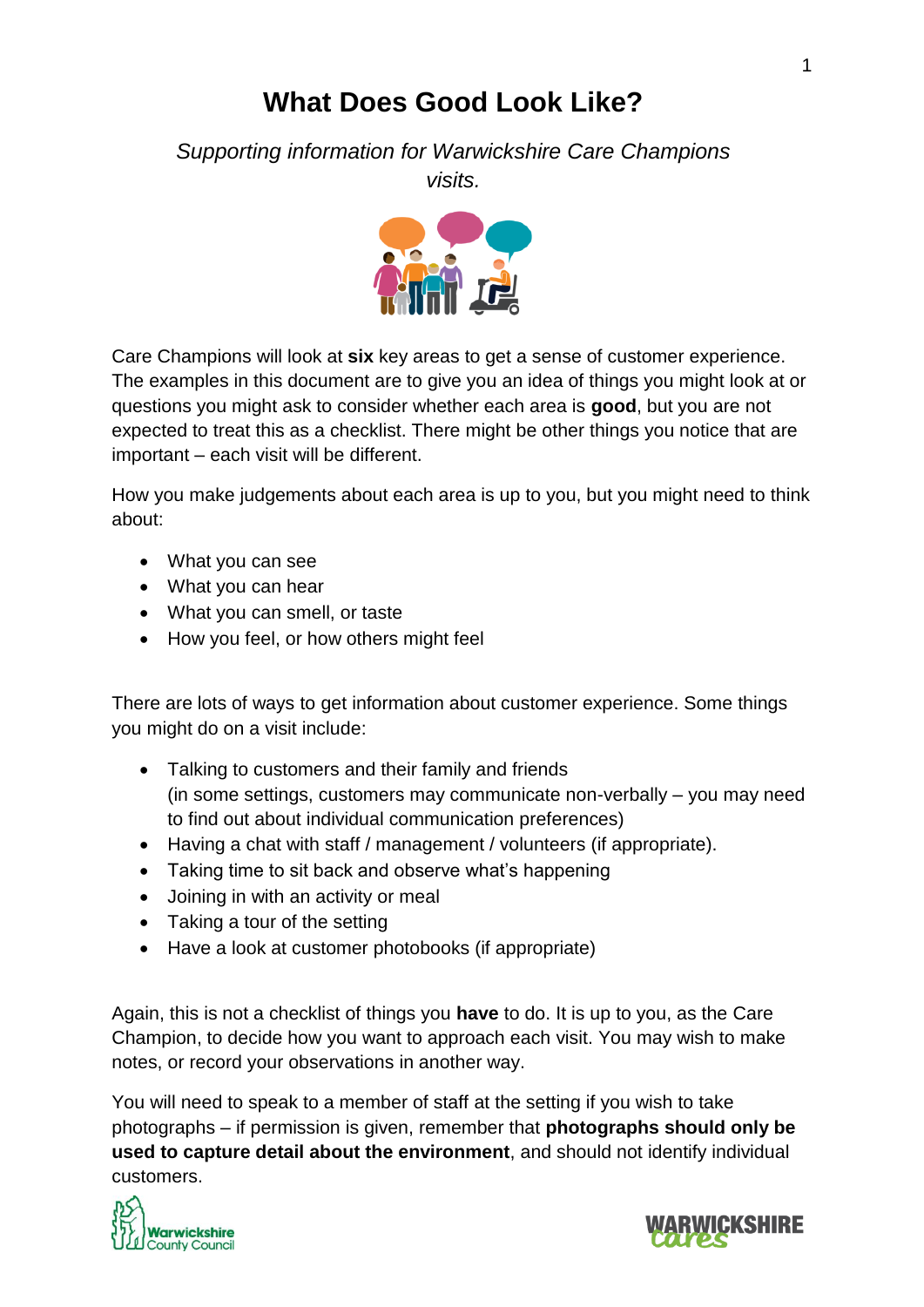#### **Six Key areas of Customer Experience**

#### **1. Customer / Staff Relationships**

- *Do staff greet customers / carers / visitors with a smile?*
- *How do staff address customers?*
- *Do staff show they have real time for customers – do they interact patiently and in a friendly manner?*
- *How do staff respond to requests?*

#### **2. Environment and Accessibility**

- *Is it a comfortable temperature?*
- *Do communal areas look tidy?*
- *How does the setting smell?*
- *Is there outdoor space? And can people access this when they choose to?*
- *Are signs clear and easy to understand?*
- *Do all areas promote customers' dignity? E.g. are customers' personal care needs dealt with discreetly and in private?*

### **3. Food and Drink**

- *Are vegetarian options regularly available?*
- *What's on the menu today? Does the food available look appetizing?*
- *Are people able to choose what they eat?*
- *Are appropriate resources and support available for all customers at meal times?*
- *Is food culturally diverse? Are alternative options available?*
- *Are snacks available outside of meal times?*
- *Do customers get involved with food preparation?*